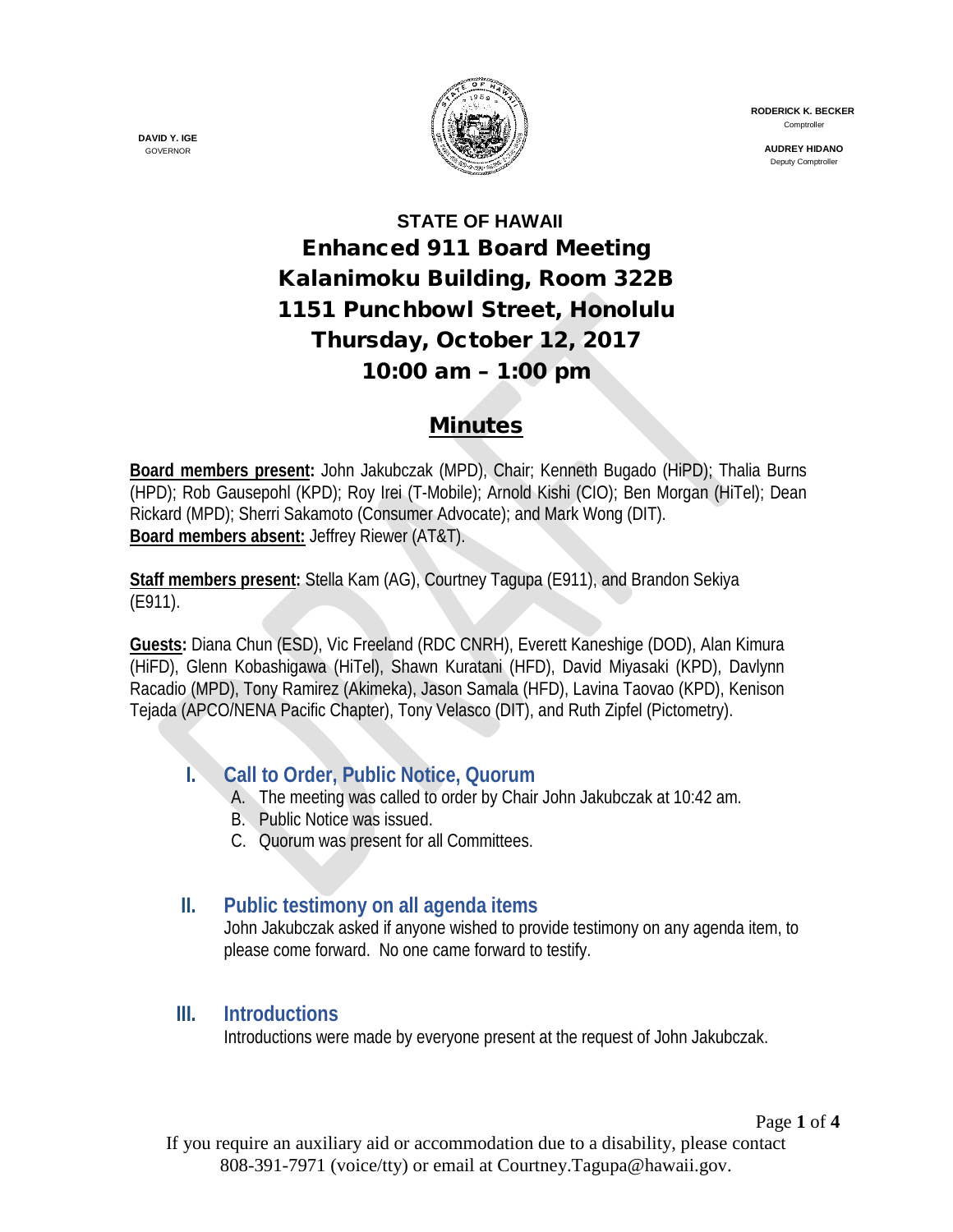#### **IV. Review and Approval of Last Month's Meeting Minutes**

John Jakubczak called for any additions/corrections to the September 14, 2017 meeting minutes. None were offered. Roy Irei motioned to adopt. Davlynn Racadio seconded. The motion was approved by voice vote by all Committee Members present.

### **V. Committee Updates by Committee Chairs**

- A. Communications Committee Davlynn Racadio Thanks to Thalia Burns for the nomination. No update.
- B. Technical Committee Thalia Burns Nothing further.
	- 1. Approval of Nomination of HiFD Kazuo Todd to Tech Committee.
	- 2. Investigative Committee Shawn Kuratani. Nothing further.
- C. Finance Committee Roy Irei Nothing further.

### **VI. PSAP Status Updates**

Kauai – Rob Gausepohl: none Oahu HPD – Thalia Burns: none Oahu HFD – Jason Samala: none Oahu EMS – Diana Chun: none Molokai – Dean Rickard: none Maui – John Jakubczak: none Hawaii County PD – Kenneth Bugado: none Hawaii County FD: (not present)

# **VII. Executive Director's Report**

A. CPA Audit preparation underway

- Presentation of audit report will be scheduled for the Board meeting on Nov 9, 2017
- B. Initiate procurement of CPA procurement in December.
- C. Tracking NG911 costs In progress
- E. 911 Grant Program
	- The State of Hawaii has been earmarked for a minimum amount of \$500,000.
	- This is a noncompetitive grant that will require a properly completed application.
	- Eligible purchases: training, hardware, software for NG911 standards exclusively for the benefit of PSAPs.
	- Matching requirement: fed 60% and State/E911 Board 40%
	- State plan is required as part of the application.
	- State coordinator requirement; for Hawaii, Board would suffice
	- Application April-June 2018.
	- Have until 2022 to exhaust funds.

Page **2** of **4**

If you require an auxiliary aid or accommodation due to a disability, please contact 808-391-7971 (voice/tty) or email at Courtney.Tagupa@hawaii.gov.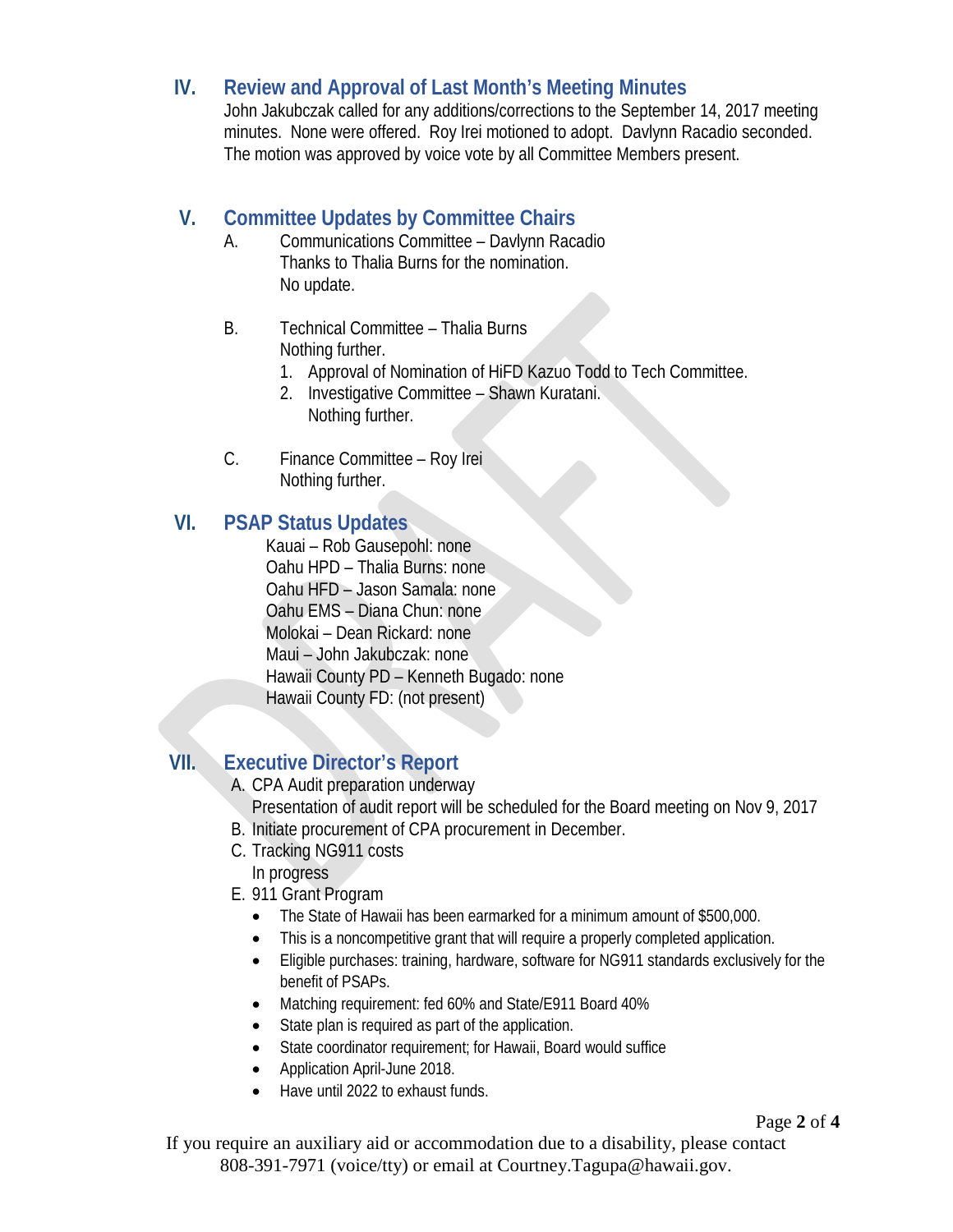John Jakubczak: we need to know what specifically we'll use for.

Vic Freeland: need to find out what expendable items are approved.

Roy Irei: why not try? Davlynn Racadio and Kenneth Bugado agree.

Roy Irei motioned to move forward with grant application process. Ben Morgan seconded. Motion passed.

F. Will meet with Sen. Rosalyn Baker and Rep. Takashi Ohno regarding last legislative session questions; Arnold Kishi will probably accompany Executive **Director** 

#### **VIII. Items for Discussion, Consideration and Action**

- A. Reminder for PSAPs to update their 911 Timelines.
- B. Request for approval of Power Ops Workstations
	- i. HiFD (1) \$15,172.

Roy Irei motioned. Mark Wong seconded. Motion passed.

ii. HPD (1) - \$15,249.

Roy Irei motioned. Mark Wong seconded. Motion passed.

HPD and Maui would like to attend NENA Standards & Best Practices. CTT: if in strategic budget, will add to next month agenda

C. Request approval of replacement signatory to sign checks and approve reimbursements.

Approve Mark Wong and Roy Irei.

D. FirstNet Update – Everett Kaneshige

Issued all final state plans to 50 states. Hawaii receive 9/29. Opted in. Final state plan uploaded in portal. Letter, coverage maps. Training opportunities. New courses. Coordinate with Board members on what to cover in training. Data, not voice.

E. Others.

#### **IX. Announcements**

- A. Future meeting dates (10 a.m. 1 p.m. in Room 322B)
	- 1.Thursday, November 9, 2017 (Combined meeting)
	- 2.Thursday, December 14, 2017 (Combined meeting)
	- 3.Thursday, January 11, 2018 (Combined meeting) **DLNR Board Room 132**
	- 4.Thursday, February 8, 2018 (Combined meeting)
- B. Future Conference Dates (**3 months advanced approval required**):
	- 1. NENA NG9-1-1 Standards & Best Practices Conference: January 15-18, 2018; Orlando, FL.

Page **3** of **4**

If you require an auxiliary aid or accommodation due to a disability, please contact 808-391-7971 (voice/tty) or email at Courtney.Tagupa@hawaii.gov.